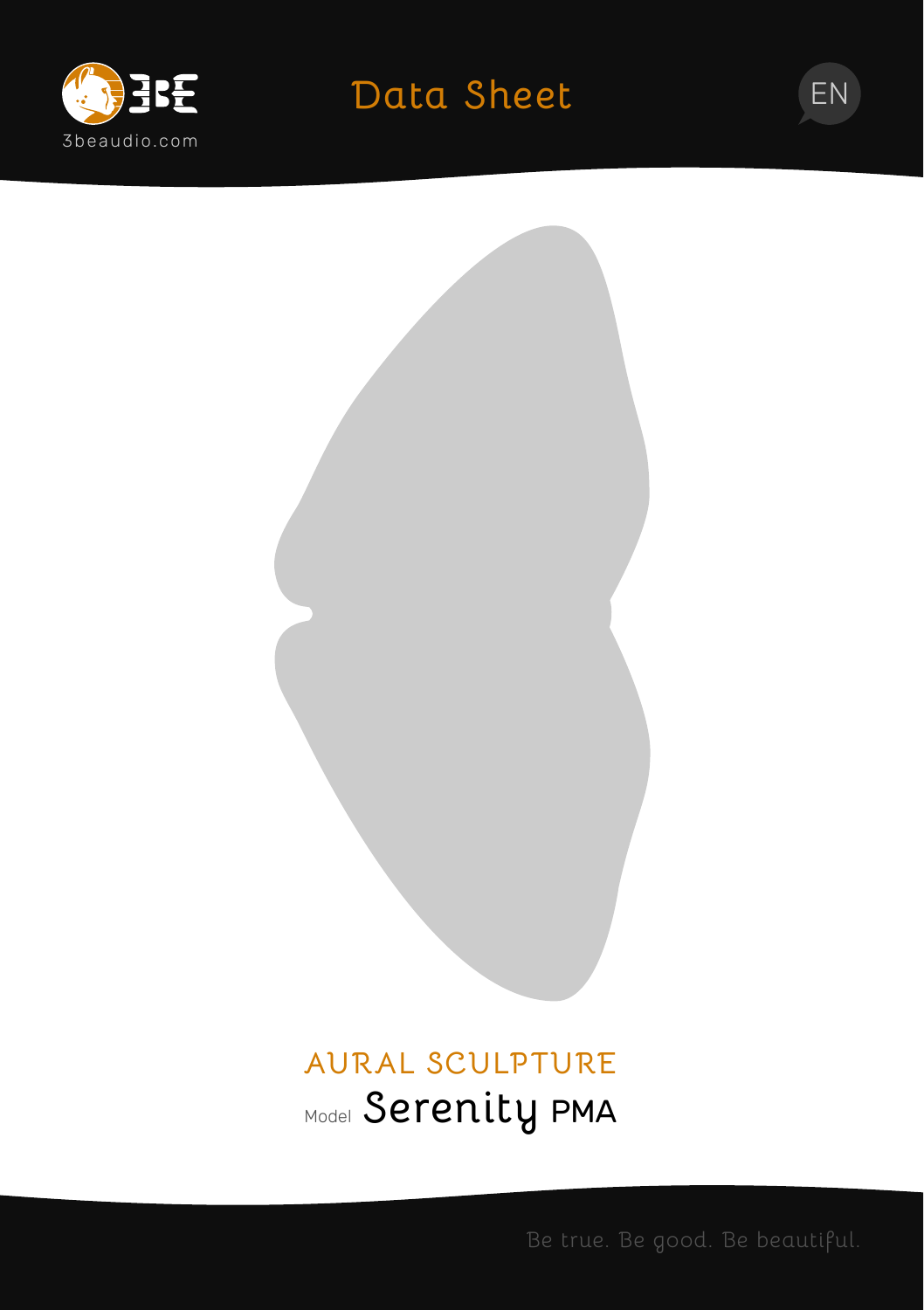## **Table of contents**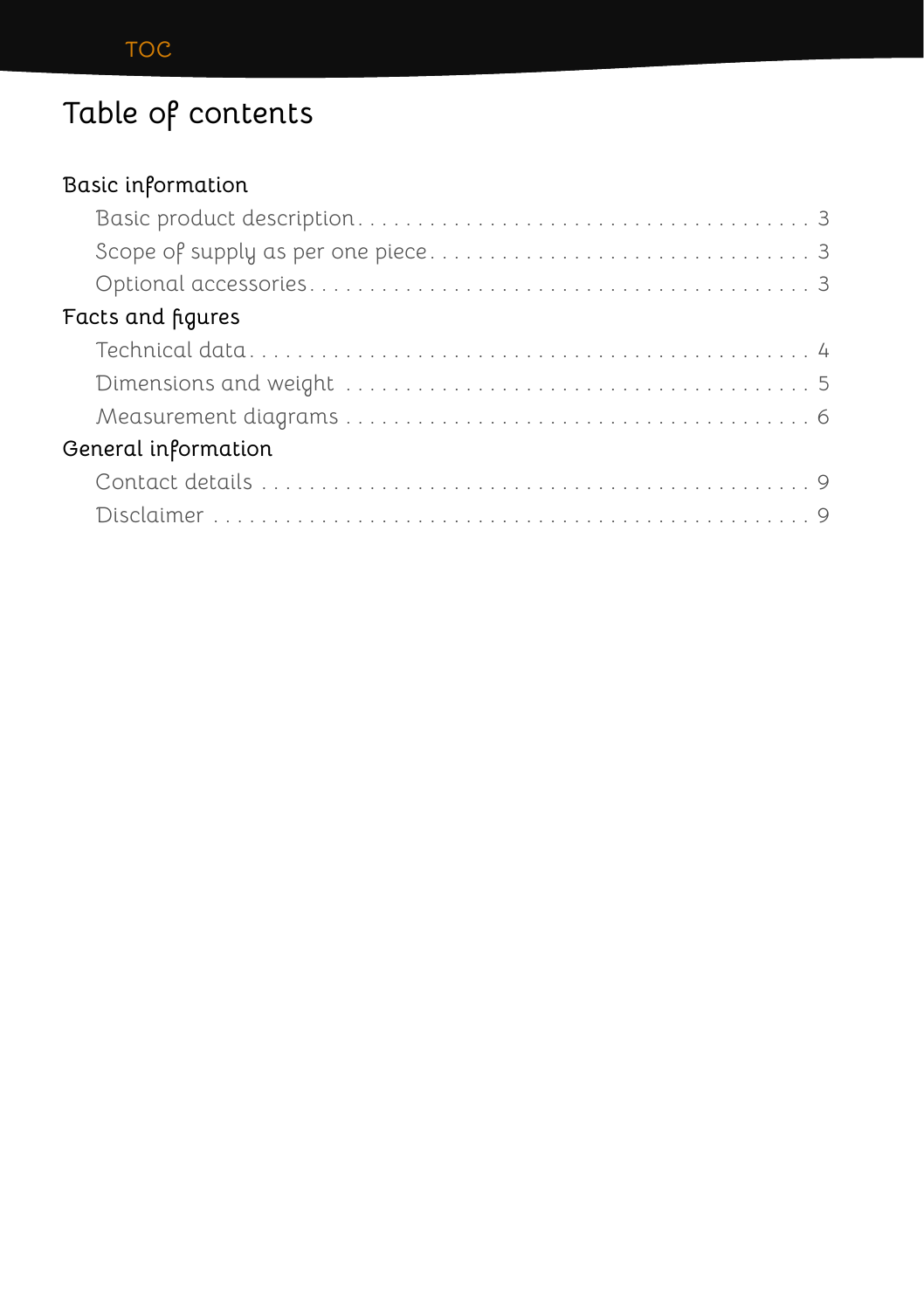## <span id="page-2-0"></span>**Basic information**

#### **Basic product description**

The 3BE AURAL SCULPTURE model **Serenity** PMA is a floorstanding hifi speaker for indoor use. This artistic product offers two different stand combinations to date and features

the external passive crossover module 3BE PMA. It's high-end full range speakers are mounted on a seamless closed cabinet.

#### **Scope of supply as per one piece**

- Monolithic speaker with 2x 5" woofers and 1x 3/4" dome tweeter.
- Passive crossover in dedicated housing.
- Floor stand for mounting speaker and crossover.
- High quality connector cable for coupling crossover with speaker.
- High quality speaker cable (5 m) for connection of crossover to your power amplifier.

#### **Optional accessories**



Ornamental covers to clip onto woofers (2 pcs.).



Certified Bluetooth® module.



Certified Wi-Fi module.



3BE AMA Dedicated active module.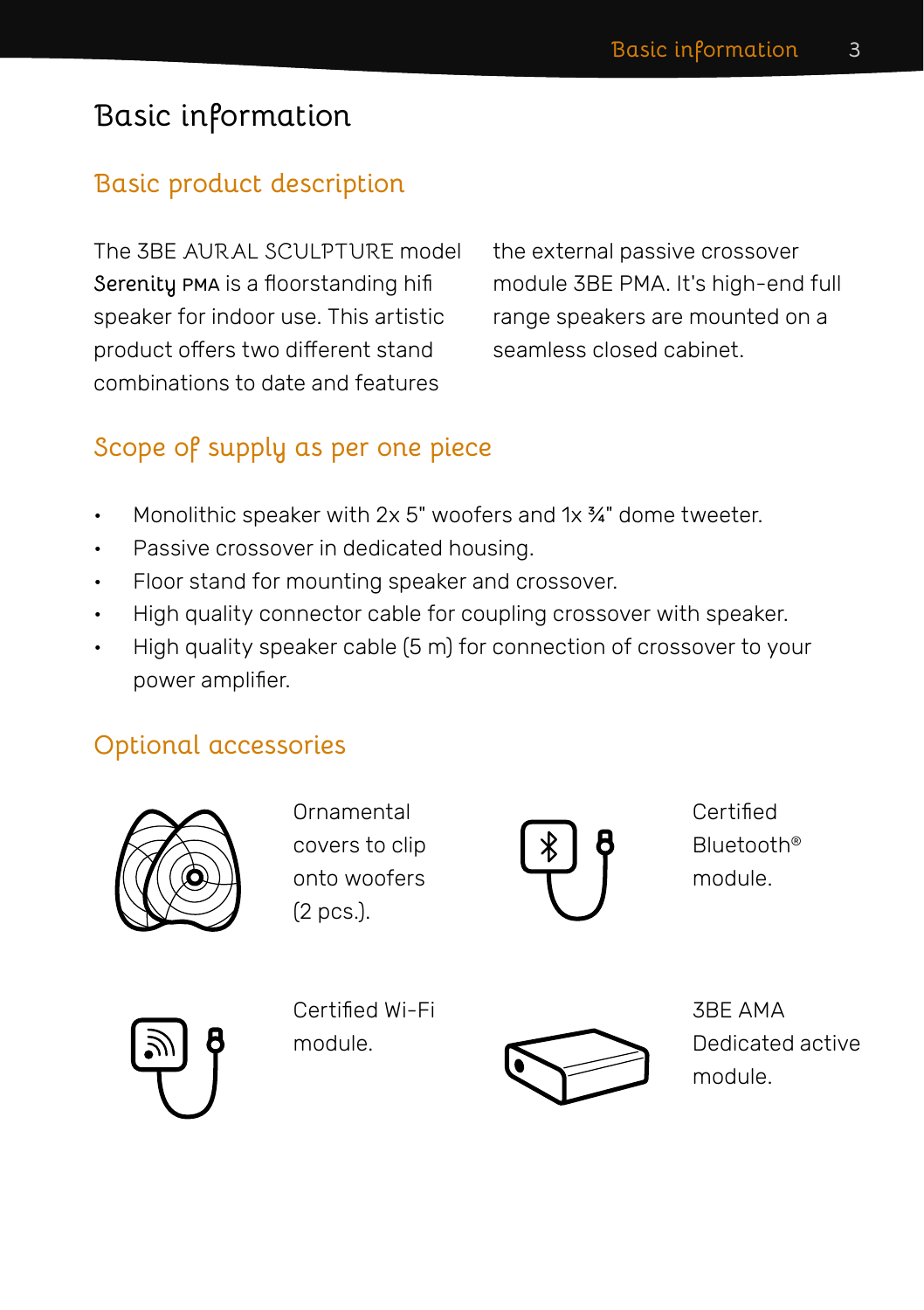## <span id="page-3-0"></span>**Facts and figures**

#### **Technical data**

| Parameter                                                                 | Value(s)                                                                   |
|---------------------------------------------------------------------------|----------------------------------------------------------------------------|
| <b>Drivers</b>                                                            | 2x 5" Full range woofers<br>1x 34" Dome tweeter                            |
| <b>Nominal impedance</b>                                                  | $8\Omega$                                                                  |
| Minimum impedance                                                         | $4.3 \Omega$ @ >10 kHz                                                     |
| <b>Nominal Sound Pressure Level (SPL)</b><br>(Pink noise, 20 Hz - 22 kHz) | 82 dB/1 W/1 m                                                              |
| Nominal frequency range<br>$(\pm 6$ dB)                                   | 60 Hz - 22 kHz                                                             |
| Nominal power rating<br>(pink noise, 60 Hz - 22 kHz/20 Hz - 22 kHz)       | 100/30 W                                                                   |
| <b>Maximum SPL</b><br>(pink noise, 60 Hz - 22 kHz/20 Hz - 22 kHz)         | >95/>90 dB/1 m                                                             |
| Min. recommended amplifier rating                                         | $>40$ W (RMS)/8 $\Omega$                                                   |
| <b>Terminal</b>                                                           | 2x sockets $(+/-)$ for max. 6 mm <sup>2</sup> wire<br>or 4 mm banana plugs |
| Speaker cabinet                                                           | Closed                                                                     |
| <b>Placement</b>                                                          | Floor stand                                                                |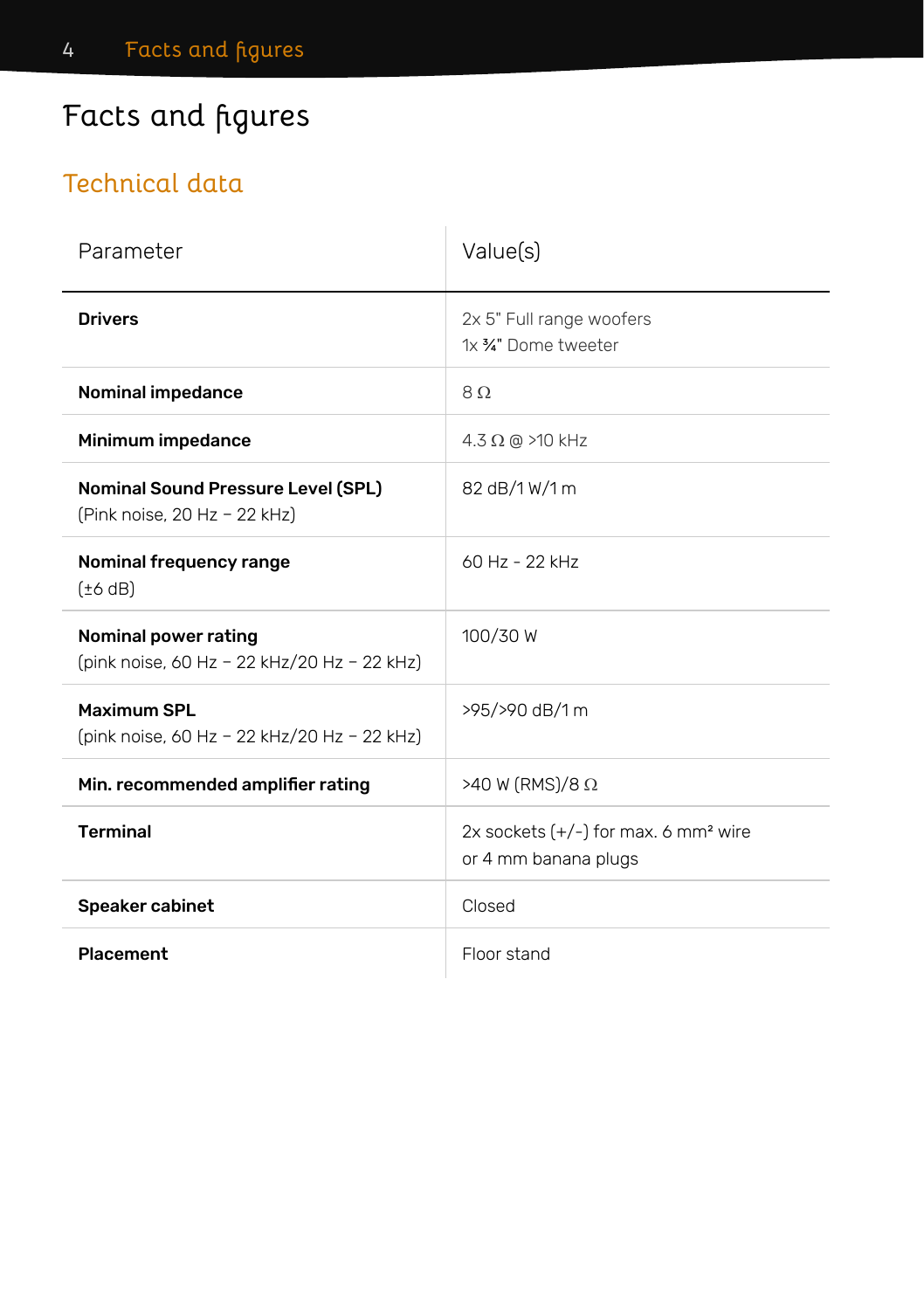#### <span id="page-4-0"></span>**Dimensions and weight**

#### Serenity PMA mounted on floor stand "Wooden Tripod"



Dimensions\*: min. 132 x 60 x 57 cm/max. 179 x 96 x 90 cm (HxWxD) Total weight\*: 13.3 kg

#### Serenity PMA mounted on floor stand "Metal Cast Base"



Dimensions\*: 155 x 45 x 58 cm (HxWxD) Total weight\*: 18.9 kg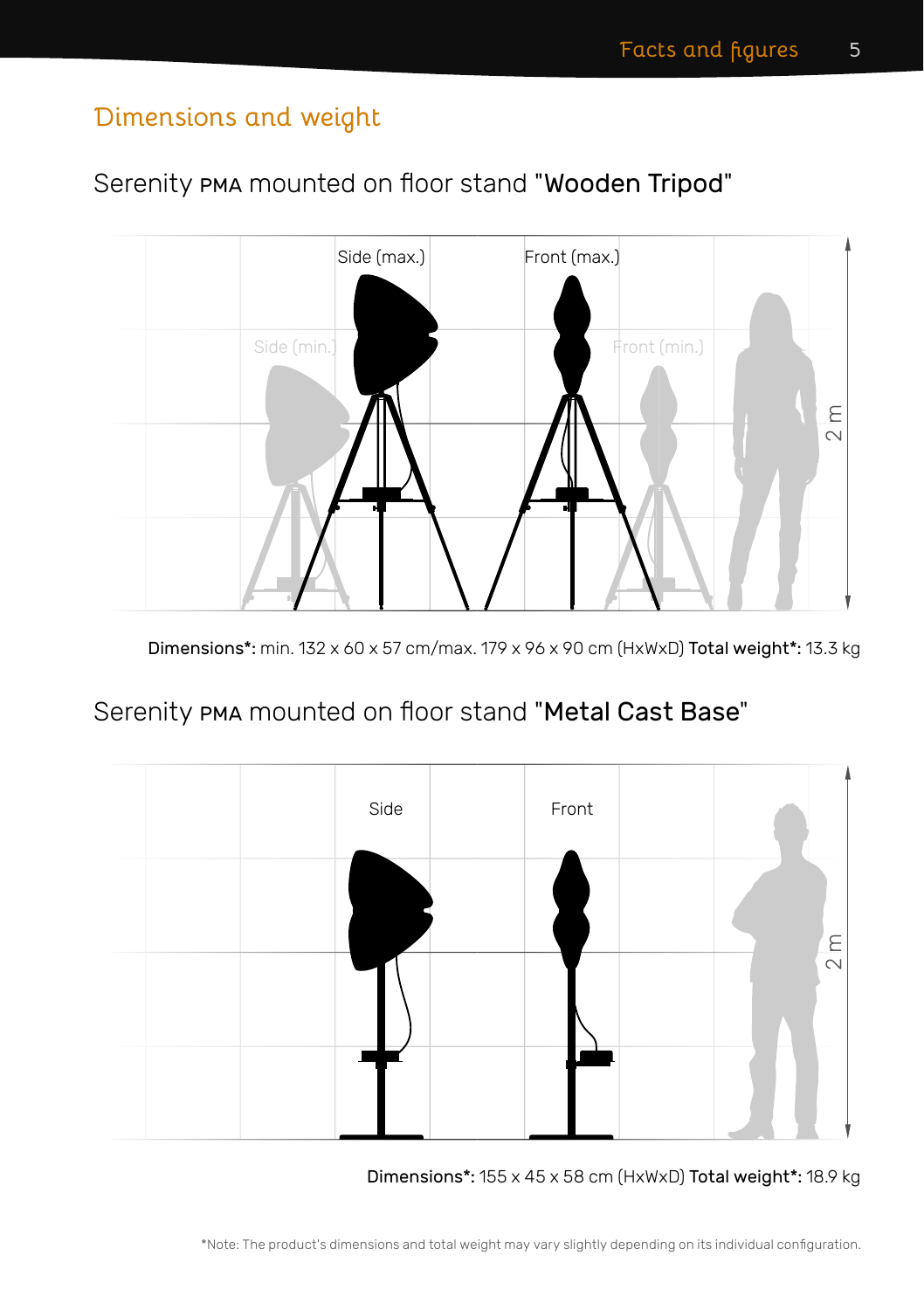#### <span id="page-5-0"></span>**Measurement diagrams**

#### Impedance



Frequency response at various Sound Pressure Levels (SPLs)



Note: All measurements on central tweeter axis. Measured curves smoothed by <sup>1</sup> /6 oct.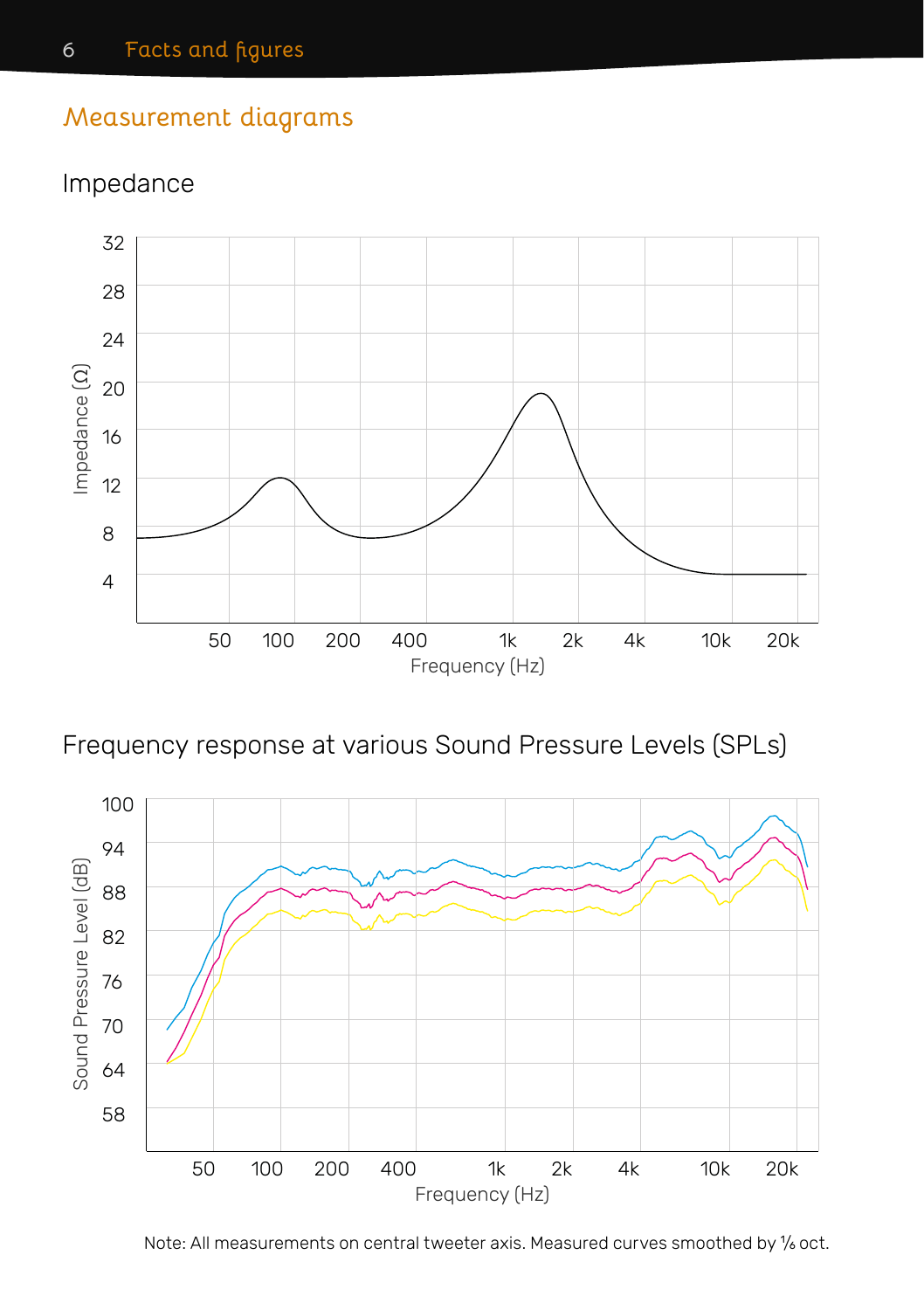

### Frequency response of SPLs off axis

Note: Measured curves smoothed by <sup>1</sup> /6 oct.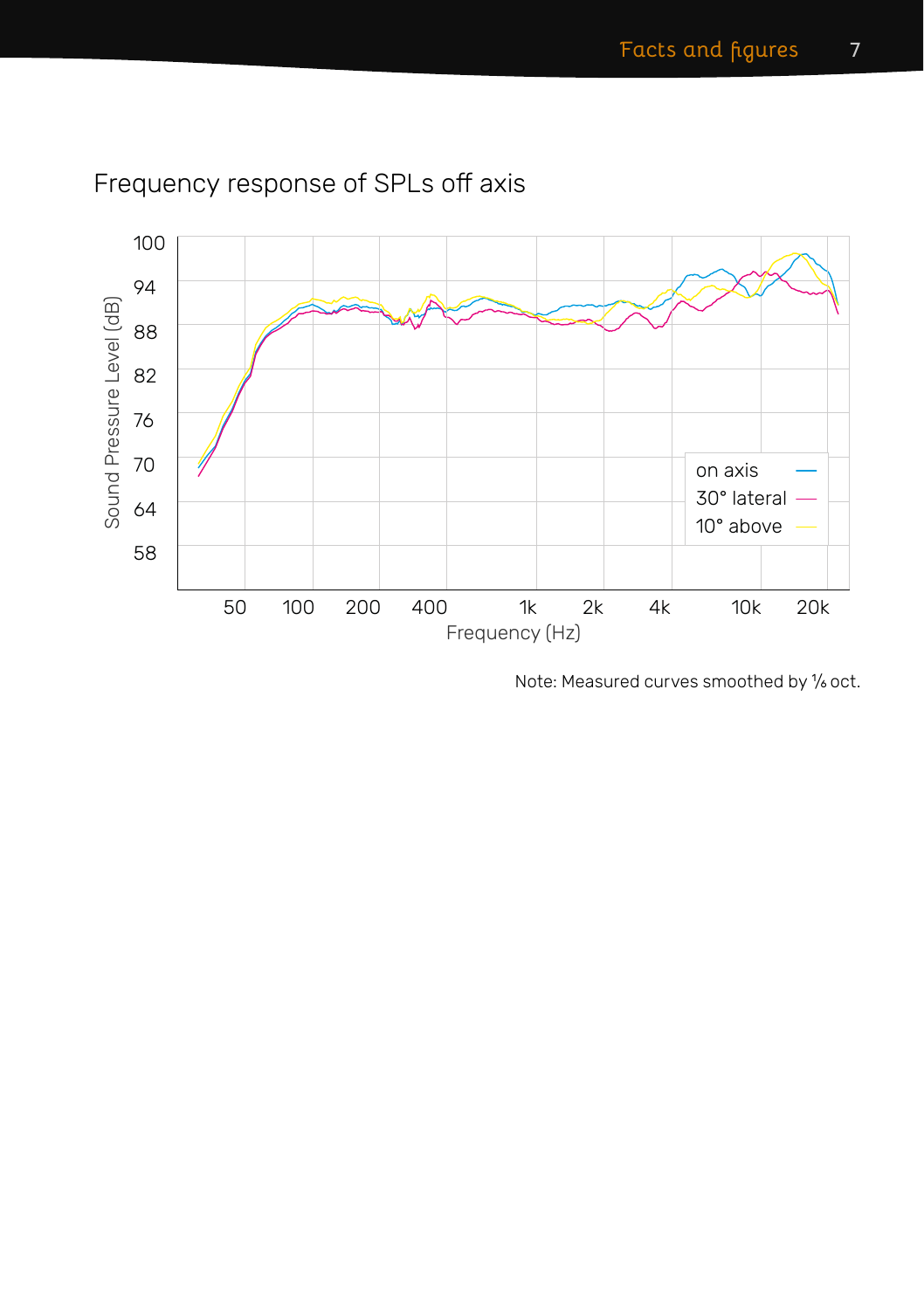

#### Total harmonic distortion at 2.0 Veff (K2-K5)

Note: Step by step measurements with 50 metering points each. All measures on central tweeter axis.

#### Total harmonic distortion at 5.6 Veff (K2-K5)



Note: Step by step measurements with 50 metering points each. All measures on central tweeter axis.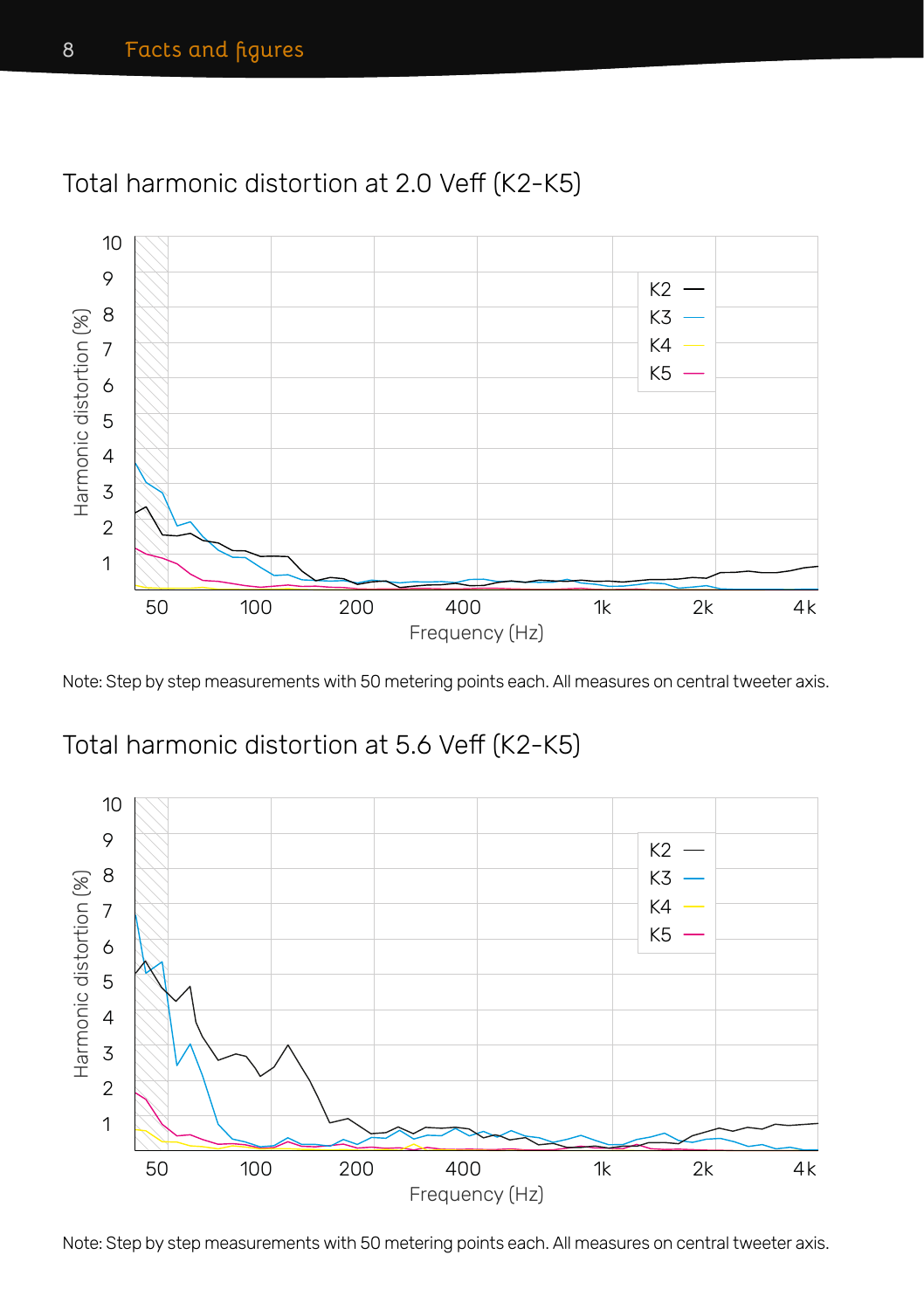## <span id="page-8-0"></span>**General information**

#### **Contact details**

Feel free to get in touch with us by sending an email to [info@3beaudio.com](mailto:info%403beaudio.com?subject=3BE%20Aural%20Sculpture%20Serenity%20PMA%20data%20sheet) or visit the [official 3BE website](https://www.3beaudio.com).



#### **Disclaimer**

Press date: November 18, 2021 All outlines of technical data are subject to change without prior notice.

All information in this document has been determined and presented with great care and to the best of our knowledge. However, we cannot exclude variations or discrepancies based on test conditions and related equipment. Additional and/or third-party measurements that may show deviations from the data stated herein do not constitute reason for rejection of the product.